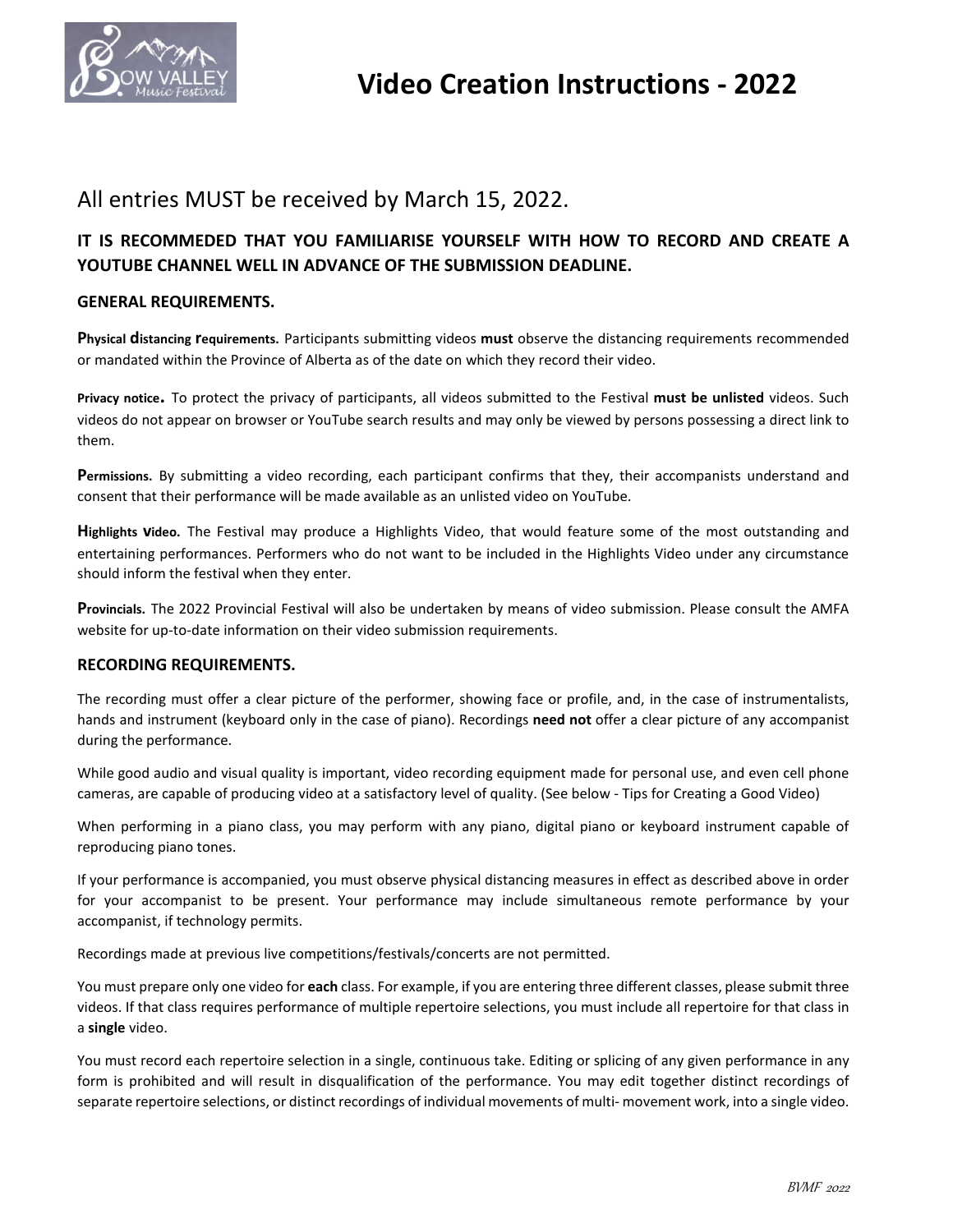

# **Video Creation Instructions - 2022**

Please undertake the performance for your recording as if undertaking a live Festival or recital performance, or as if preparing a video audition, with the appropriate comportment and dress. We encourage each student to introduce the repertoire before each performance.

The Provincial music festival requires a multi-movement piece to be a single continuous recording i.e. all movements of a piece must be recorded in a complete and continuous performance as it would be performed live, not individual movements recorded separately.

### **Ensembles**

Where possible, ensemble performances must follow the above requirements, modified as required for each ensemble's instrumentation. **Ensemble members must respect physical distancing measures in effect as described above** in order to perform in the same space.

As long as each individual ensemble member's performance is recorded in a single continuous take, the performances of the ensemble members may be edited into a single video. In addition, editing the audio output of ensemble performances is permitted to balance instruments against each other.

### **PERFORMANCE TITLE AND IDENTIFICATION**

At the start of the video, the following information must be displayed **in the order specified**, whether in the form of a sign held up by a performer or assistant during the recording, or a title card added in by means of post-production editing

1. The name of the performer. (For example - *Alice Bower*)

2. The discipline and class. (For example*: BVMF – 71017 - PIANO I - BAROQUE - 17 & UNDER)*

3. The name of the repertoire selection (s). (For example *- Sonata in G Major, K. 63)*

4. The name of the composer (s). (For example - *Domenico Scarlatti)*

Taken together, identifying information should appear in a format identical to the example below;

"*Alice Bower - BVMF – 71017 - PIANO I - BAROQUE - 17 & UNDER - Sonata in G Major, K. 63 -Domenico Scarlatti."*

This naming convention MUST also be used in the title to the YouTube video and appear on the PDF of the related score.

### **SUBMISSION REQUIREMENTS**

For each class in which you are submitting a video recording, you must submit one video containing **all** repertoire selections you are performing in that class.

You are also required to submit scores of your repertoire for each class.

You may submit your materials to the Festival at any time before the deadline specified at the start of this document,

Please note when uploading the score as a PDF it must be in ONE PDF file. Multiple pages of the same piece will not be accepted. (Scores must include a picture of the cover to be eligible for Provincial performances).